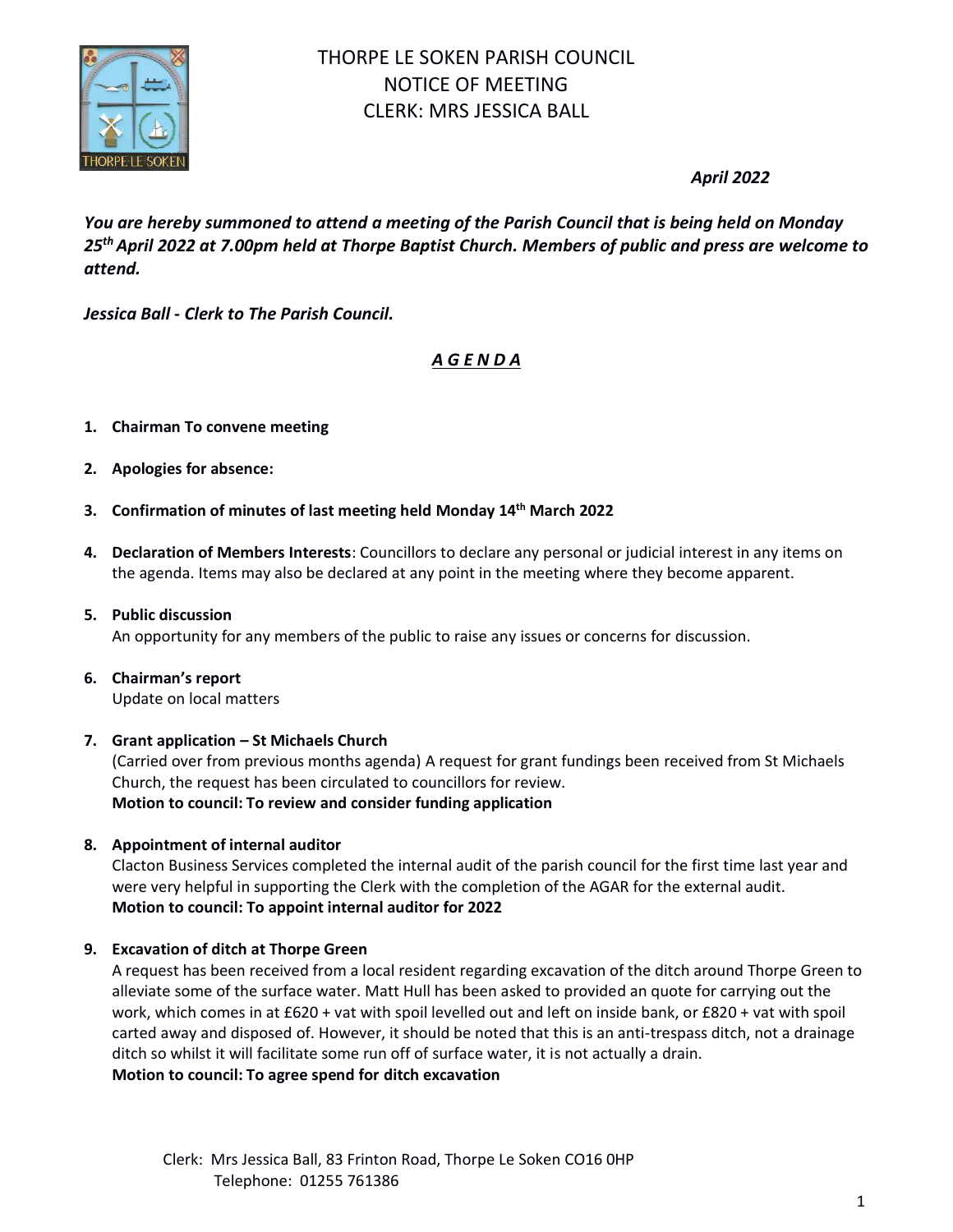# **10. Allotments – Searches**

The searches have been conducted by the solicitors as requested. A chancel repair liability has been identified and quotes for an indemnity policy have been provided. **Motion to council: Agree indemnity policy for Chancel repair**

# **11. Lady Nelson Playing Field**

*Lease renewal*

#### **12. Path Cleaning - Purchase of Mechanical Cleaner**

(Rolling agenda item as agreed in March meeting) To investigate street cleaning contractors/purchase of mechanical street cleaner.

#### **13. Cinder Path Station Road - Lockyer Woods to Public Footpath**

(Carried over from last meeting) To potentially adopt the land and clear for a woodland path from opposite Lockyers wood to the public footpath behind the Lifehouse.

# **14. Station road bus stop and Footpath entrance**

Correspondence received from a resident regarding the overgrowth of the bushes obscuring the view of the exit from the footpath behind the Lifehouse out onto Station road causing a potential hazard. This also applies to the bushes around the bus stop further down the road. As we are into bird nesting season, these cannot be cut back with hedge trimming machinery due to potential disturbance of nesting birds, however, hand held machinery may be used to prevent disturbance to nesting birds and improve safety. **Motion to council: To consider and approve the cutting back of the foliage around these 2 points to create sight splay and reduce the hazard to pedestrians.**

#### **15. Planning**

#### **Applications received**

| 22/00448/FULHH  | Proposed single storey rear extension following | 4 Station Road Thorpe Le          |
|-----------------|-------------------------------------------------|-----------------------------------|
|                 | demolition of existing conservatory.            | Soken                             |
| 22/00589/FULHH  | Proposed single storey rear extension           | 3 Edward Road                     |
| 22/00056/FUL    | Proposed development of six bungalows.          | Land South of Frinton             |
|                 |                                                 | Road                              |
| 22/00383/LUPROP | Proposed conversion to residential use in       | <b>Rice Bridge Estate Station</b> |
|                 | accordance with PD right class PA.              | Road                              |
| 22/00415/FULHH  | Proposed first floor side extension             | 8 The Spennells                   |
|                 |                                                 |                                   |

#### **Applications determined**

| 21/01958/FUL    | Proposed two detached 3 bed bungalows.     | Owl Lodge Vicarage Lane   |
|-----------------|--------------------------------------------|---------------------------|
| Refusal - Full  |                                            |                           |
| 22/00061/FULHH  | Proposed single storey rear extension with | Hillsdale 4 Tendring Road |
| Approval - Full | glazed roof lantern.                       |                           |
| 22/00084/LUPROP | Proposed 2 garages                         | The Woodlands, Edward     |
| Granted         |                                            | Road                      |